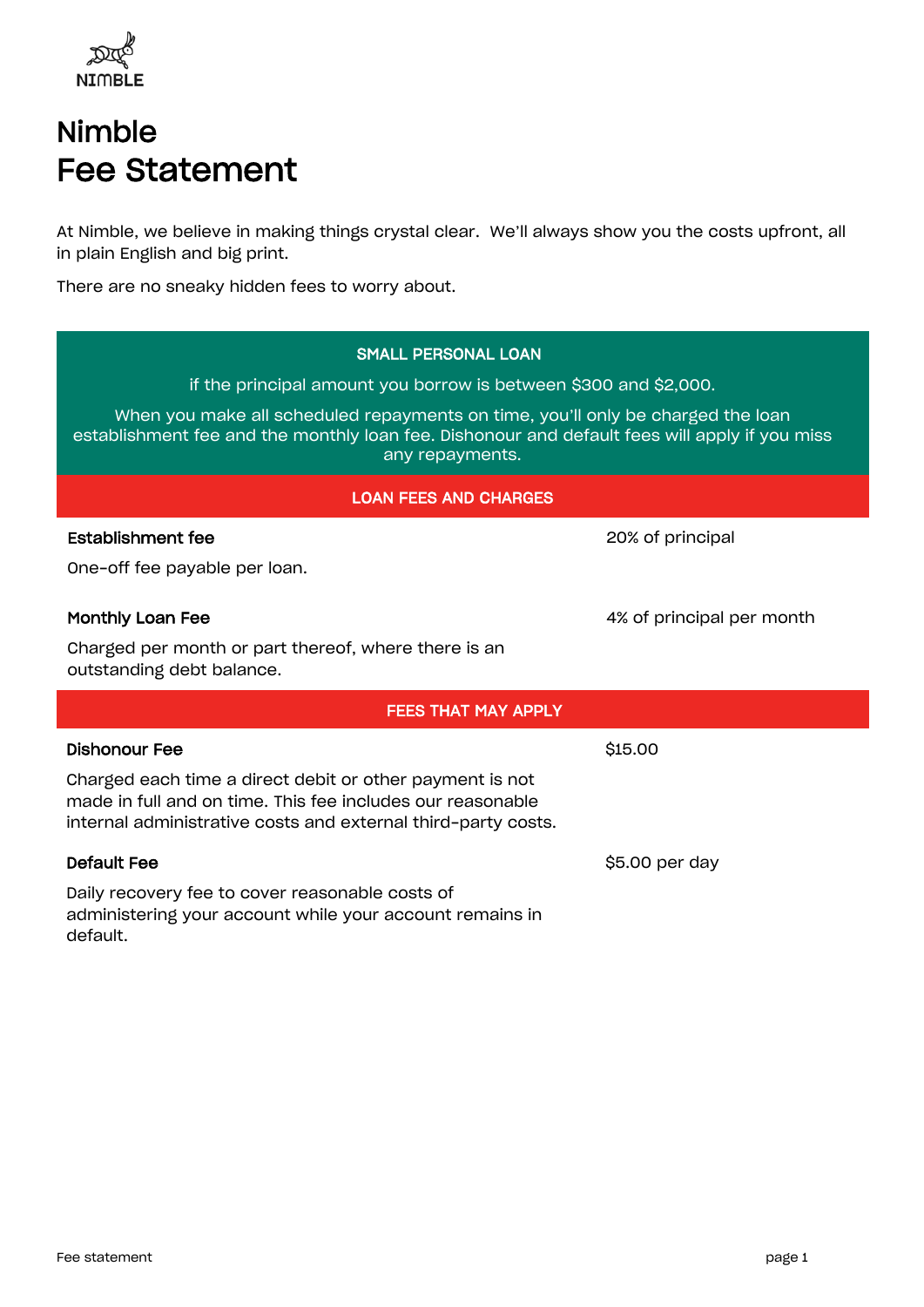## MEDIUM PERSONAL LOAN

If the principal amount you borrow is between \$2,050 and \$10,000.

When you make all scheduled repayments on time, you'll only be charged the loan establishment fee and interest charges calculated based on the applicable interest rate. Other fees will apply if you miss or reschedule any repayments.

#### LOAN FEES AND CHARGES

# Establishment fee

One-off fee payable per loan.

Fixed interest rate 47.6158% p.a.

For loans \$2,050 to \$5,000: \$400 For loans \$5,050 to \$10,000: \$0

# Comparison Rate

This comparison rate is based on an unsecured loan for an amount of \$2,500 over 2 years and a \$400 establishment fee.

This comparison rate is based on an unsecured loan for an amount of \$10,000 over 3 years and a \$0 establishment fee.

For loans \$2,050 to \$5,000: 65.6597% p.a.

For loans \$5,050 to \$5,000: 47.6158% p.a.

WARNING: This comparison rate is true only for the example given and may not include all fees and charges. Different terms, fees or other loan amounts might result in a different comparison rate. This is a prescribed calculation and Nimble does not offer loans for \$2,500 over a term of 2 years or \$10,000 over 3 years.

# FEES THAT MAY APPLY

### Dishonour Fee

Charged each time a direct debit or other payment is not made in full and on time. This fee includes our reasonable internal administrative costs and external third-party costs.

#### Reschedule Fee

Charged each time a repayment is rescheduled. This is a service fee which includes our reasonable internal administrative costs.

\$15

\$15

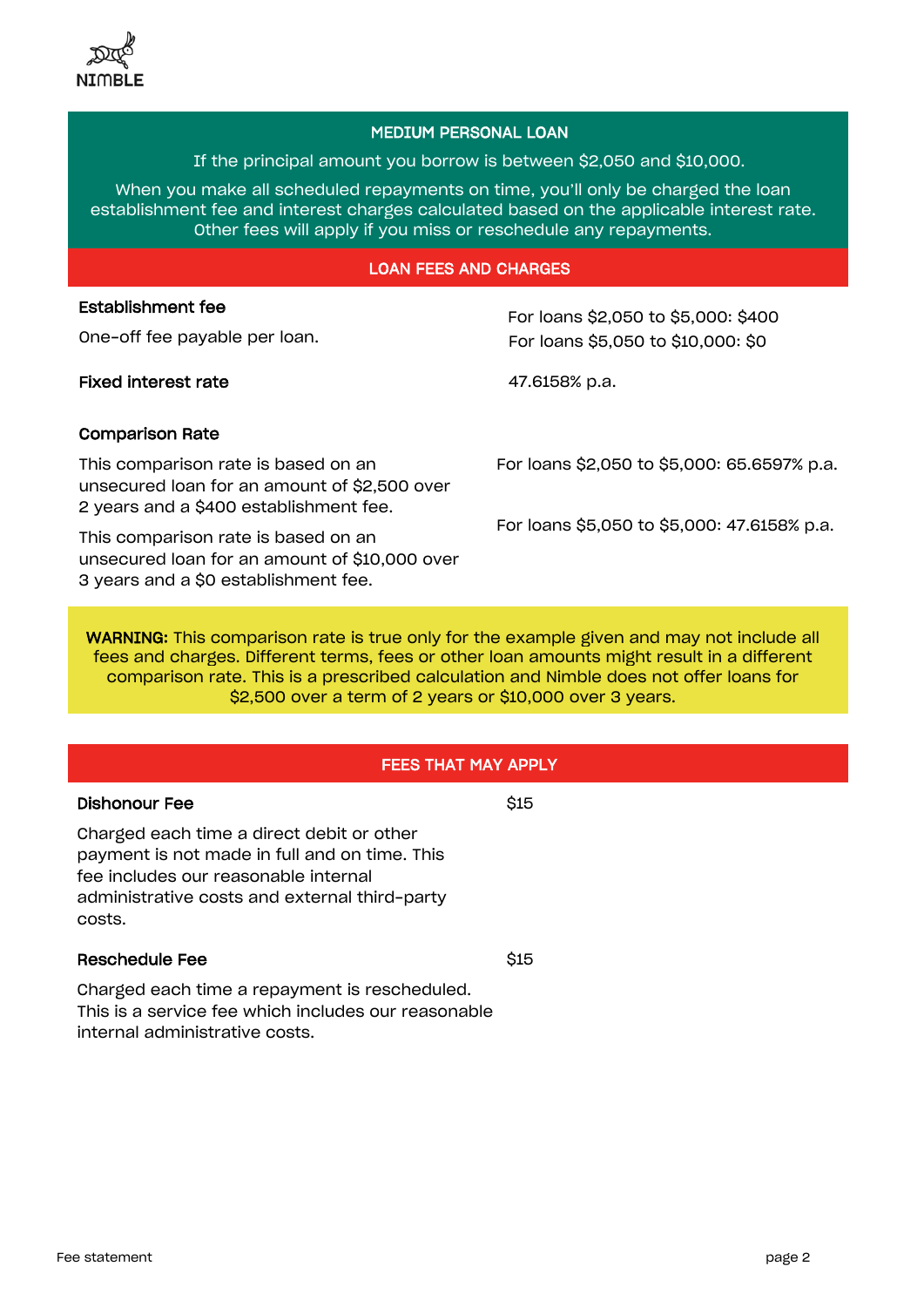

## LARGE PERSONAL LOAN

If the principal amount that you borrow is between \$5,000 and \$25,000.

#### LOAN FEES AND CHARGES

## Establishment fee

This fee covers the cost of setting up your loan. It is added to your loan amount and paid off with the loan.

## Fixed interest rate

Your personalised interest rate will be based on a number of factors, including the information you provide and our assessment of your application. We will confirm your actual interest rate in your loan offer.

#### Comparison Rate

The comparison rate is based on an unsecured loan amount of \$10,000 over 3 years and a \$195 establishment fee.

For loans \$5,000 to \$10,000: \$195 For loans \$11,000 to \$25,000: \$250



From 10.31% p.a. to 31.49% p.a.

WARNING: This comparison rate is true only for the example given and may not include all fees and charges. Different terms, fees or other loan amounts might result in a different comparison rate.

| <b>FEES AND CHARGES THAT MAY APPLY</b>                                                                                                     |                  |  |
|--------------------------------------------------------------------------------------------------------------------------------------------|------------------|--|
| Late payment fee                                                                                                                           | \$20             |  |
| Payable if an amount due is not received within 5<br>days of the due date and then every 30 days until<br>the payment is received in full. |                  |  |
| Dishonour fee                                                                                                                              | \$5              |  |
| Payable each time a payment to us under your direct<br>debit or other payment authority is dishonoured.                                    |                  |  |
| Variation fee                                                                                                                              | \$50             |  |
| Payable each time you request us to vary your<br>loan (e.g. term extension or change to the<br>repayments).                                |                  |  |
| Early repayment fee                                                                                                                        | \$100            |  |
| Payable when the loan term is greater than 2<br>years, but the loan is paid out in full in less than 2<br>years.                           |                  |  |
| Duplicate fee                                                                                                                              | \$5 per document |  |
| Payable for each copy of any document you request.                                                                                         |                  |  |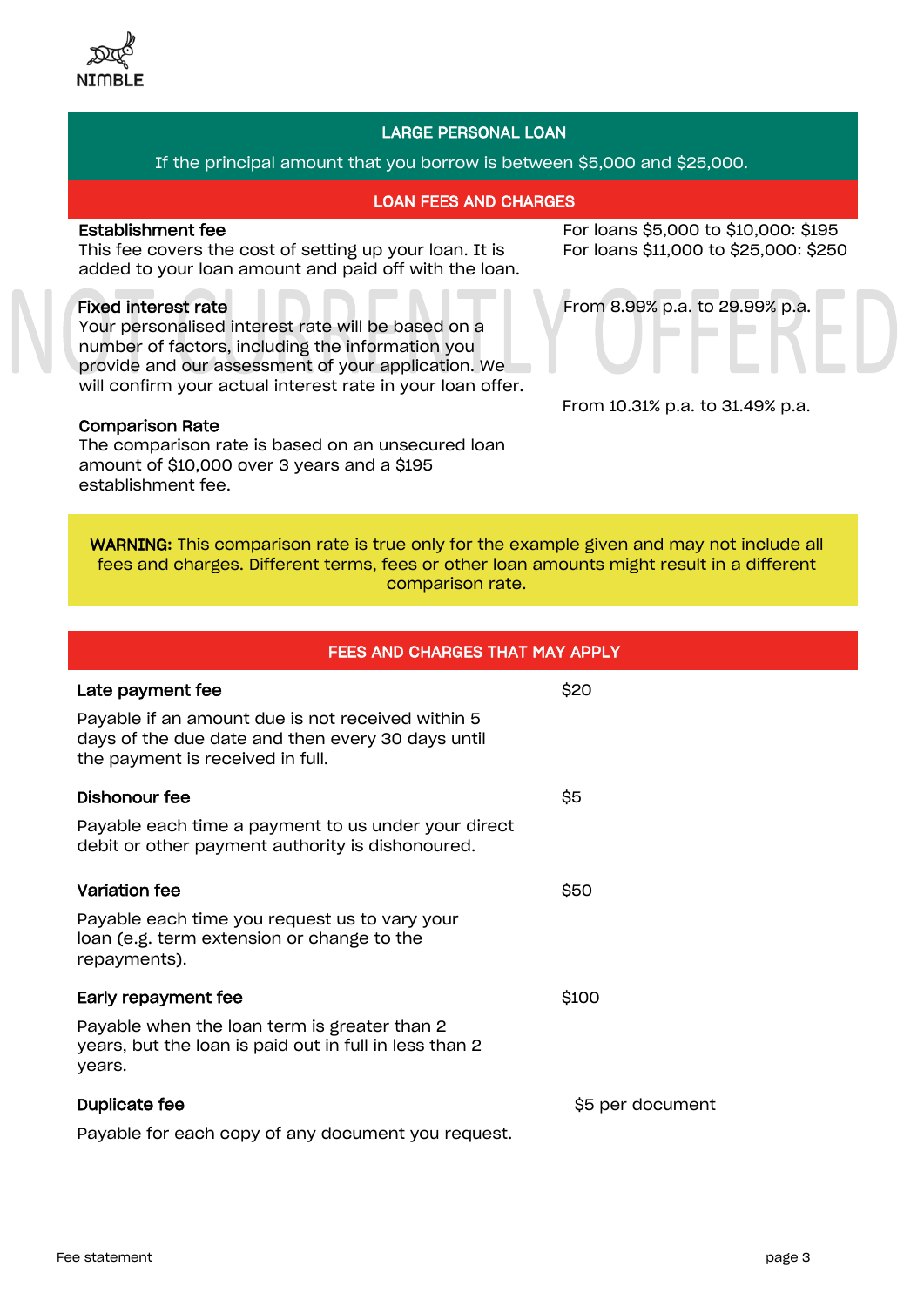

# CAR LOAN

## If the principal amount that you borrow is between \$5,000 and \$50,000.

#### LOANS FEES AND CHARGES

#### Establishment fee

This fee covers the cost of setting up your loan. It is added to your loan amount and paid off with the loan.

## Fixed interest rate

Your personalised interest rate will be based on a number of factors, including the information you provide and our assessment of your application. We will confirm your actual interest rate in your loan offer.

Comparison Rate

The comparison rate is based on an unsecured loan amount of \$10,000 over 3 years and a \$195 establishment fee.

For loans \$5,000 to \$10,000 For loans \$10,001 to \$20,000 For loans \$20,001 to \$50,000

From 6.99% p.a. to 27.99% p.a.

From 7.68% p.a. to 28.84% p.a.

WARNING: This comparison rate is true only for the example given and may not include all fees and charges. Different terms, fees or other loan amounts might result in a different comparison rate.

| FEES AND CHARGES THAT MAY APPLY                                                                                                            |       |  |
|--------------------------------------------------------------------------------------------------------------------------------------------|-------|--|
| Late payment fee                                                                                                                           | \$20  |  |
| Payable if an amount due is not received within 5<br>days of the due date and then every 30 days until the<br>payment is received in full. |       |  |
| Dishonour fee                                                                                                                              | \$5   |  |
| Payable each time a payment to us under your direct<br>debit or other payment authority is dishonoured.                                    |       |  |
| <b>Variation fee</b>                                                                                                                       | \$50  |  |
| Payable each time you request us to vary your loan<br>(e.g. term extension or change to the repayments).                                   |       |  |
| Early repayment fee                                                                                                                        | \$100 |  |
| Payable when the loan term is greater than 2 years,<br>but the loan is paid out in full in less than 2 years.                              |       |  |